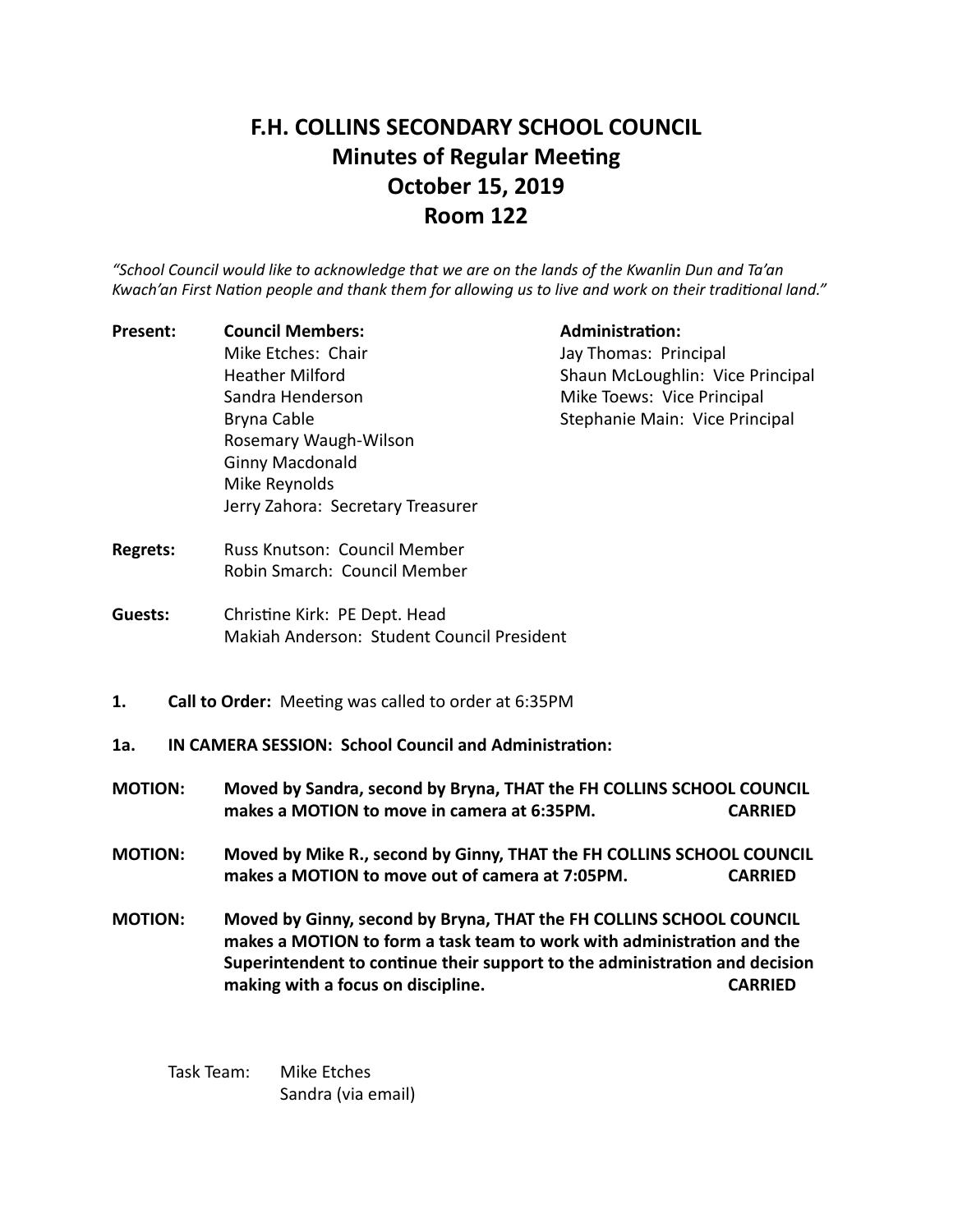#### Rosemary

ACTION: Jay to advise team from the administration

- **2.** Adoption of Agenda: Moved by Mike R., second by Bryna, THAT the agenda be adopted with the following addition: Add: #8.6: School Website CARRIED
- **3.** Adoption of Minutes: Moved by Ginny, second by Heather, THAT the Minutes of Regular Meeting, September 10, 2019, be adopted. CARRIED

**4.** Welcome Guests: Christine Kirk introduced herself to council and provided a background on the Athletic Handbook. It provides an overview of the Athletic Philosophy, Team sport playing times for the different grades.

As well, team selection and how many coaches are required at each different level Coaching expectations, teacher sponsor expectations, gym expectations, practice times,

## Player expectations.

This includes if a student breaks rules by drinking, vaping or drugs will be reported to the administration and will be dealt with as per the FHC policy for all students. In addition a "first offence" will see an athlete "sit out" the next game. Any student who is under suspension from the school may NOT participate in athletics until they are back in good standing. A second offence will see the athlete removed from the team for the remainder of the season

Parent Code of Conduct is also included. IF there are disagreements arising between athletes, parents and coaches it is expected that there are steps to be taken in dealing with the dispute resolution process:

- first step is to contact the athletic director and attempt to resolve the issue at this level
- if there is no resolution after first step, contact of the appropriate Vice principal: (Gr. 8-9: Mr. McLoughlin, Gr. 10-11: Ms. Main, Gr. 12: Mr. Toews)
- If there is still no resolution to the issue, then the Principal, Mr. Thomas will be contacted
- If still no resolution, Superintendent for FH Collins, or School Council is to be contacted.

School Council reviewed document and is to provide feedback within a week

- **MOTION:** Moved by Sandra, seconded by Heather, THAT the FH COLLINS SCHOOL **COUNCIL makes a MOTION to review the Document once edits are completed.** CARRIED
- ACTION: Mike E to contact Michelle Shaw, EA for Minister of Education with reference to the official naming of the Weight Room, Jamie Shaw!

Makiah Anderson, President of the Student School Council introduced herself.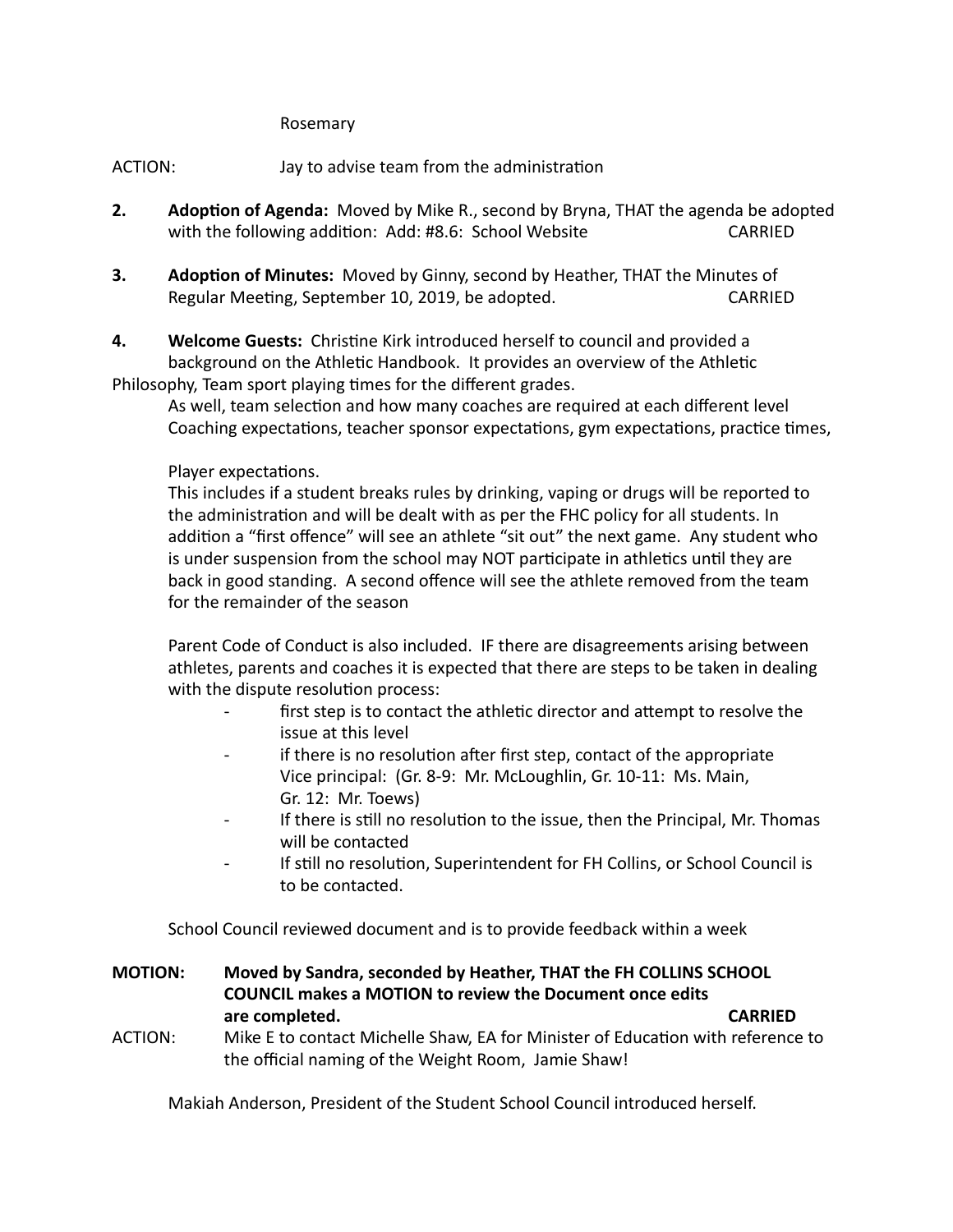She is a Gr. 11 student. A. Toews is also on the council. The students can attend every week if they are interested.  $(Gr. 11 - 12)$ 

Topics they are working on are:

- Spirit Day
- Halloween Day parade
	- Possible pumpkin carving

Their funding is from the ATM machine (.75c for each transaction) and Mr. Kirby takes care of their finances. They will also do some fundraising.

Some issues that students have brought up so far, are:

- Bathroom doors
- Change in the grading system, Makiah has spoken with the Minister of Education about this issue

School Council thanked Makiah for attending and as well invited the Student School Council to any of the Regular Meetings of the School Council

## **5.** Business arising from minutes:

- 1. Done
- 2. Mike E and Mike R and Trevor have met with ref. to the Francophone School Construction. Mike E provided a printout of the progress
- 3. EA: Allotment process. TO be discussed further
- 4. Has not been done
- 5. Plaque for the Jamie Shaw weight room. Mike E to contact Michelle Shaw
- 6. Done
- 7. Done

## **6.** Principal's Report:

- Enrolment: 702
- Student School Council begins. Makiah Anderson President Mr. Kirby has organized the student council and the election! Thank you A Gadzooka student rep is on the student council,
- Orange Shirt Day and Welcome Feast: Sept. 30: Great success School hosted an assembly  $-$  presentation by Kluane Adamek to the students on the impact that Residential Schools have had on indigenous people in the Yukon.

Mike Toews organized the Welcome Feast!

- Student behaviour is being actively addressed.
- Teacher Accountability and engagement is taking place. Follow with teachers in areas of instruction, long range planning, duty and assessment. Oct 9: Half hour parent assessment meeting held. Paula Thompson, Director of Curriculum and Assessment from the Dept. of Ed. was there to answer any questions

Mike R also attended. Feels it was helpful and is a good way to report. Approx.  $75 - 100$  people attended. Jay provided an info sheet with input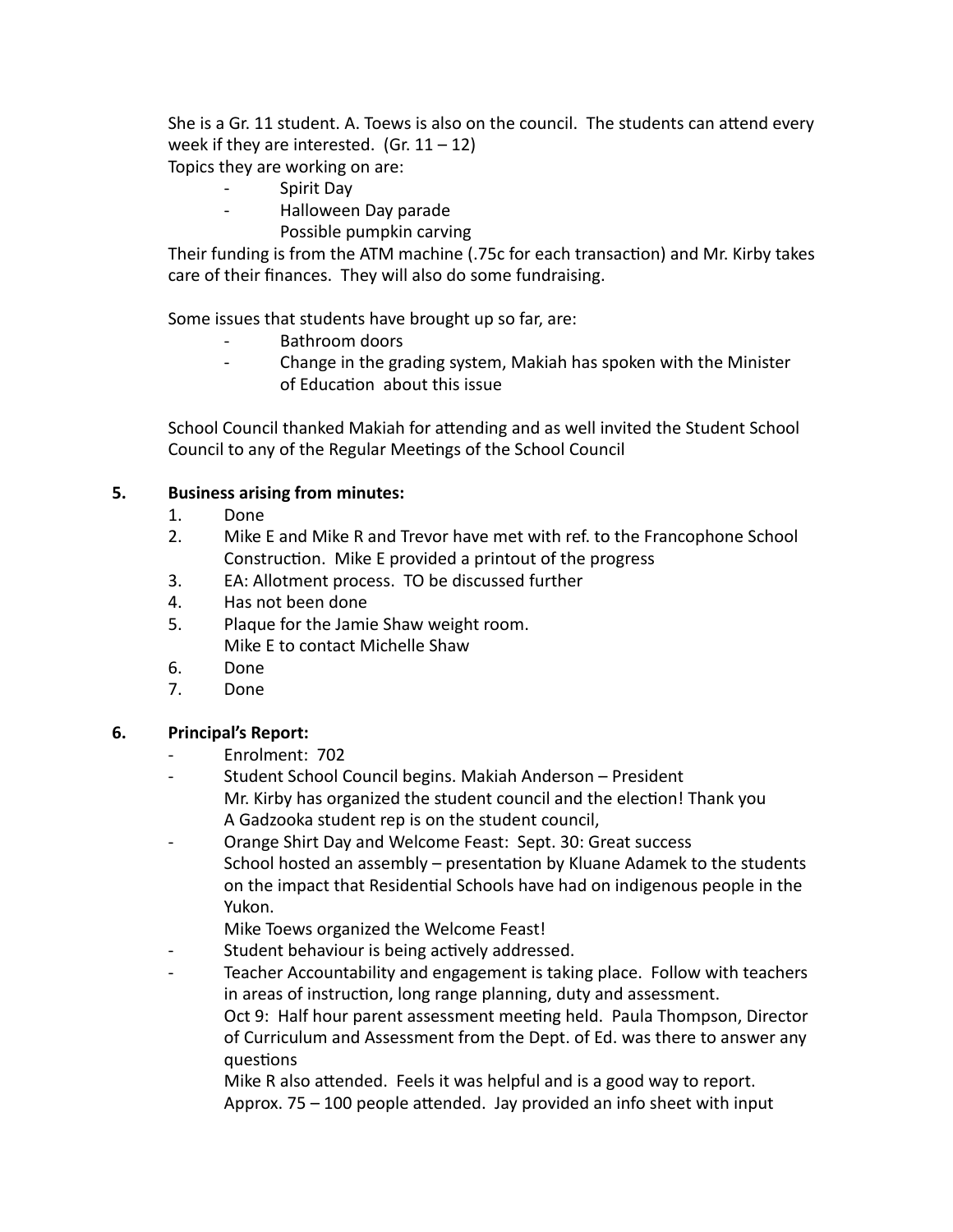from the Dept.

Majority is in agreement, language is parent friendly.

- Student Behaviour: There have been significant issues with student behaviour that the administration has been addressing. These issues include violence and extremely disrespectful behaviour. Support from School Council in addressing these behavioural issues is very important. Administration will keep Council up to date with the reporting issues.
- Vaping and substance Use: this is a significant issue. There have been a number of students sent home for being under the influence at school as well, there have been several student on in-school suspensions for being caught vaping in the school or on school property
- Parking lot and access road safety: There have been some students and other drivers who have been driving unsafely in the parking lot. Admin has been trying to address these incidents with parents and those driving the cars. Repeat offenders are being told not to drive on the property and students who continuously drive recklessly will lose their privilege of bringing their cars onto school property. RCMP had to be called for one incident of reckless driving and license plate numbers are being reported to By-law.
- Oct 16: Awards Night at 7:00 PM
- Oct. 24, from 5 7PM: Three way conferences
	- Oct. 25, from  $10 1$ PM: Three way conferences
- Oct. 28 Term 2 begins

## **7.** Old Business and Correspondence:

- 7.1 AYSCBC: Ideas on how to spend funding received: To be discussed at next Regular meeting
- 7.2 French School update: Mike E provided a printout of the school for council members to review
- 7.3 EA's allotment process: No decision has been made, to be discussed further FH Collins is in desperate need. This includes FTE's as well.

The AYSCBC held an Education Summit on Oct. 5 and the EA allotment issue is at most schools, lack of!

## **8.** New Business and Correspondence:

- 8.1 FTE's at the school: Discussed above under 7.3
- ACTION: School Council and Jay to write letter to Kim Ramsay, Superintendent to obtain more EA's and FTE'S.
	- 8.2 Letter to Minister re: Honorarium: To be discussed further at next regular meeting. It is felt by majority not to do letter at this time.
	- 8.3 Letter to City, Dept. of Ed. re: Crosswalks on Lewes Blvd. speed limit on Lewes. To be worked on.